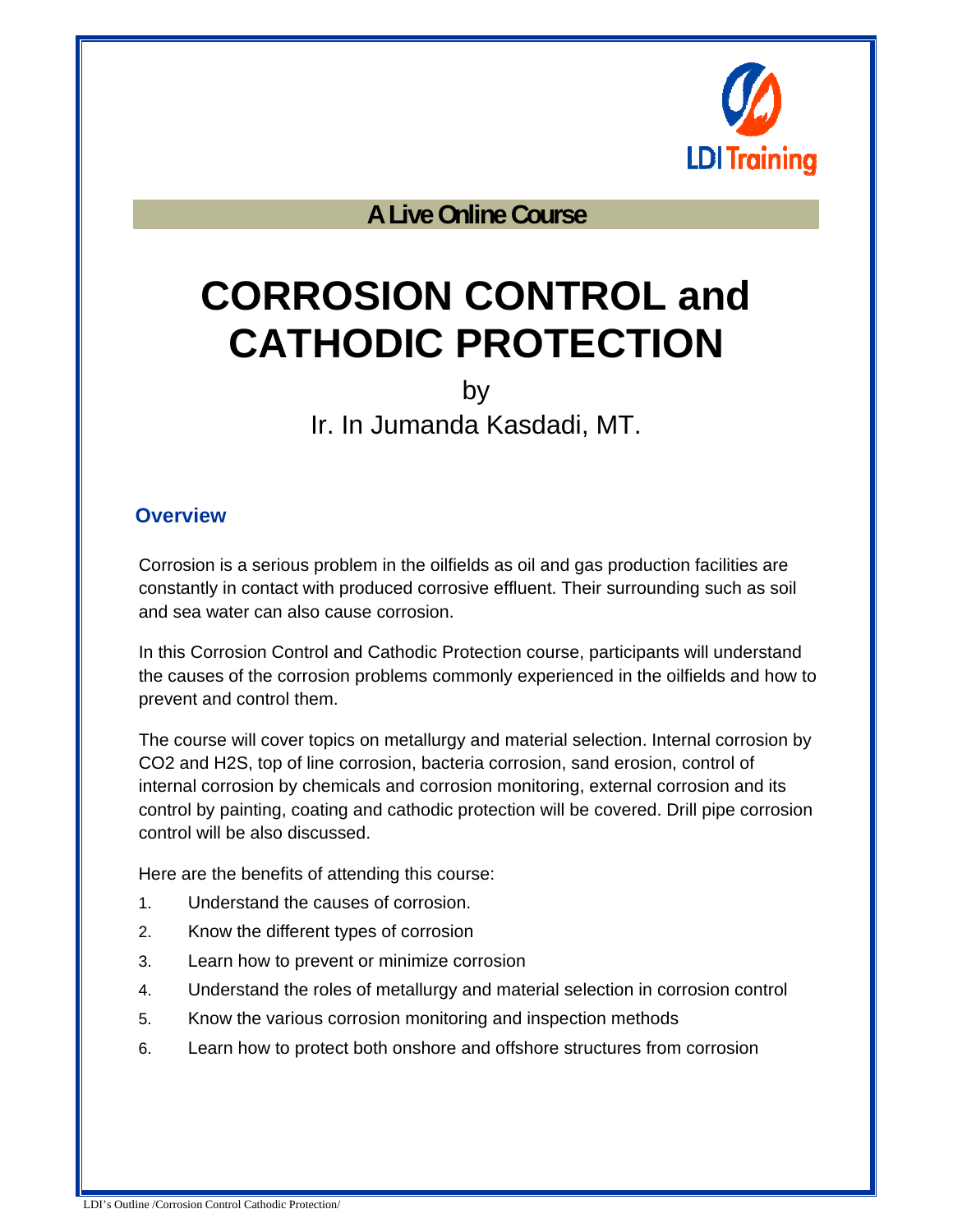

## Course Outline

- Introduction to Oil and Gas Production
- Corrosion Mechanism, Electrochemistry
- Internal Metal Loss:
	- CO2 and H2S Metal Loss Corrosion, Top of Line Corrosion
	- Galvanic Corrosion, Bacteria Corrosion, Sand Erosion
- Control of Metal Loss Corrosion (Design, Chemical Treatment, Material Selection, and Coating)
- Monitoring of Internal Corrosion
- Metallurgy and Material Strength
- External Corrosion• Atmospheric Corrosion• Sea water Corrosion• Corrosion in Soil
- Control of External Corrosion Principles of Cathodic Protection
- Protection of Onshore and Offshore Facilities by Cathodic Protection• Sacrificial Anode System
- Impressed Current System• Cathodic Protection Design
- Examples of Impressed Current Cathodic Protection (ICCP), the Sacrificial Anode Cathodic Protection (SACP), the inspection (the measurement) of the ICCP and SACP systems,
- The equipment used to do the inspections and measurements including pigging or In Line Inspection (ILI), and Acoustic Emission (AE) for Storage tanks
- Drill Pipe Corrosion Control

#### Who Should Attend

- 1. Production engineers and supervisors
- 2. Drilling engineers and supervisors
- 3. Well service engineers and supervisors
- 4. Corrosion specialists
- 5. Oilfield chemists and lab personnel
- 6. Maintenance personnel
- 7. Anyone who deals with corrosion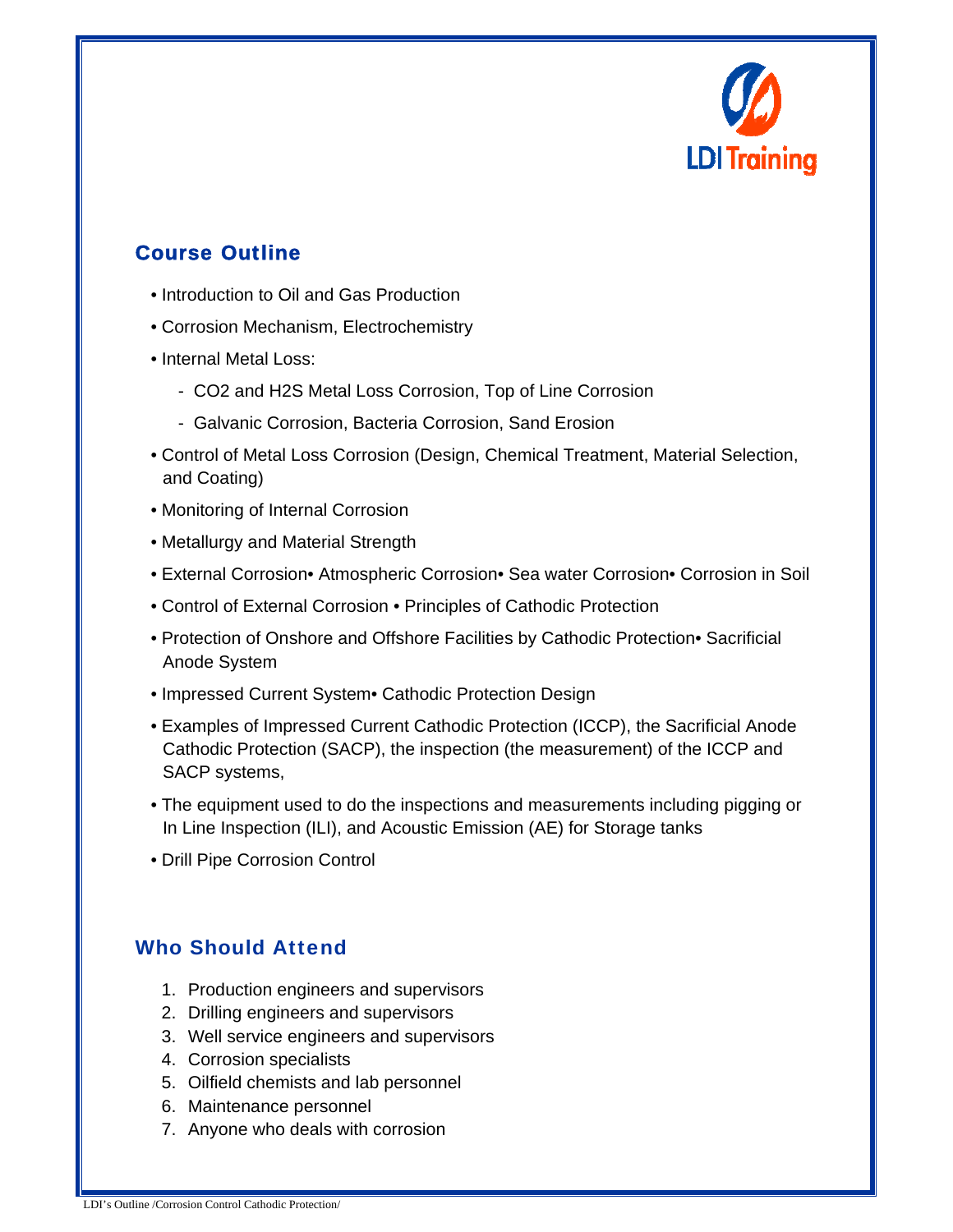

### Course Delivery

- This live online course will be delivered via Zoom.
- Training time is from 09:00 to 15:00 WIB with several breaks in between.
- Each participant needs to prepare a PC with a wifi connection to join this training.
- Participants will receive course material in the form of a hard copy and a soft file which will be delivered to the participant's address via a courier.
- Participants will receive a certificate after the training.

#### About Instructor

Ir. In Jumanda Kasdadi is an experienced instructor who has been conducting training for oil and gas companies since 1997.

He has BS and MS in chemical engineering degrees from the Institute Technology Bandung.

Mr. kasdadi has conducted training for Chevron, Pertamina Hulu Energi–ONWJ, ConocoPhillips, Total, Medco, Petrochina, Pertamina, Star Energy, and many others.

Ir. In Jumanda Kasdadi was involved in several front-end engineering design (FEED) and Risk-Based Inspection projects.

IJK has also taken courses for 9 topics in The Oil & Gas fields at PETEX (Petroleum Extension), University of Texas at Austin, in Houston, Texas, USA (2018).

#### Two ways to enroll

- 1. Enroll online at www.lditraining.com
- 2. Email your enrollment message to LDI Training at *ditrain@indo.net.id*

LDI Training will send the access code for this online training after we have received participant's registration, email address, and WA number.